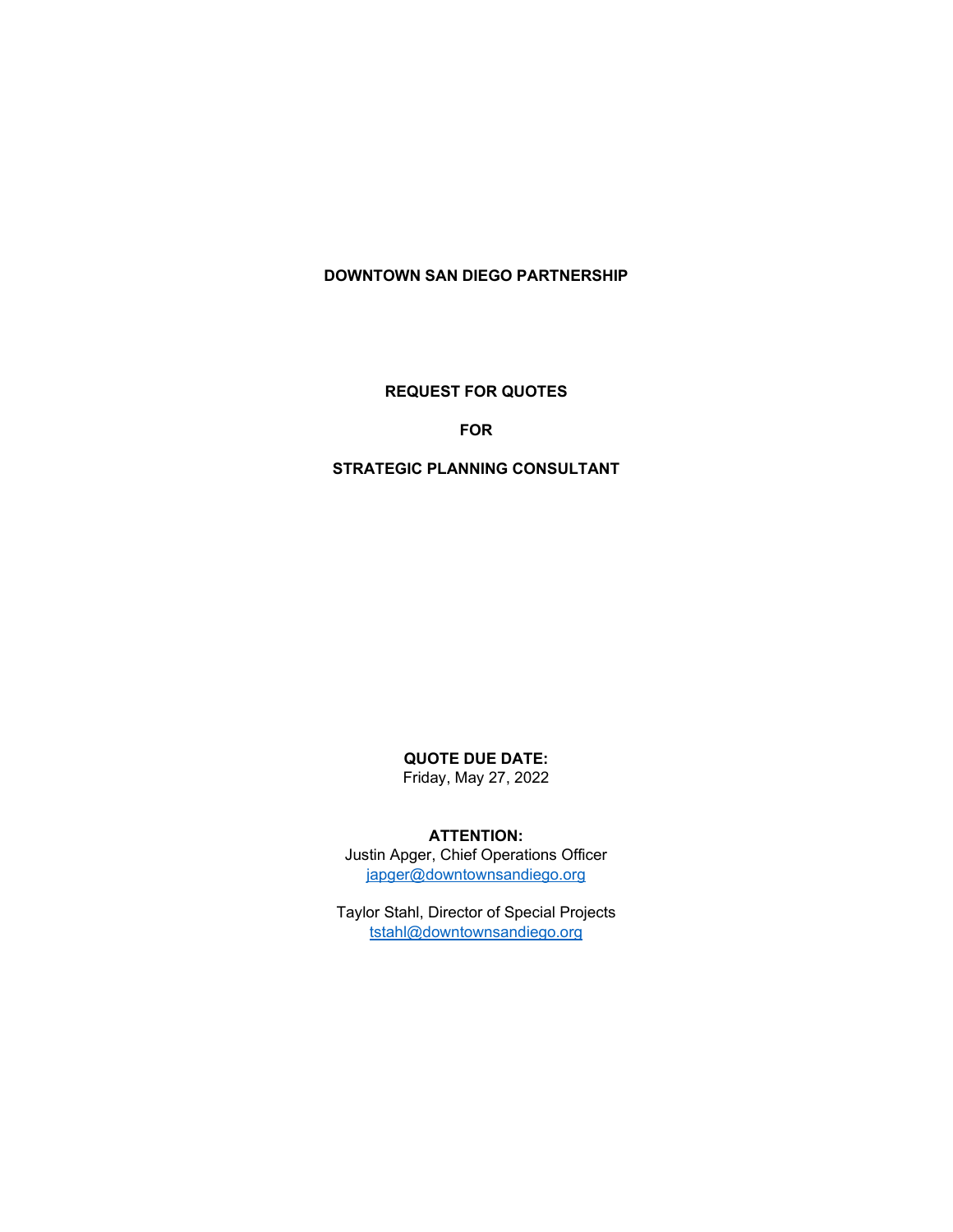#### **I. GENERAL INFORMATION**

| <b>Issuing Organization</b> | Downtown San Diego Partnership                                                     |
|-----------------------------|------------------------------------------------------------------------------------|
| RFQ Issued                  | May 6, 2022                                                                        |
| Deadline to Submit          | May 27, 2022                                                                       |
| Decision to Award Contract  | June 30, 2022                                                                      |
| <b>Contact Information</b>  | <b>Taylor Stahl</b><br>Director of Special Projects<br>tstahl@downtownsandiego.org |

## **II. SUMMARY**

#### Purpose

The Downtown San Diego Partnership (DSDP) has initiated a Request for Quotes (RFQ) process to identify a qualified consultant to guide and execute a strategic planning process with our Board of Directors and staff to produce a three- to five-year strategic plan. The DSDP seeks a consultant with a deep understanding of nonprofit structure and operations, excellent facilitation skills, and proven success in strategic planning. Long-term planning experience with local cities and or associations is greatly encouraged.

#### **Background**

In the last three years, the organization has experienced tremendous change. This includes new leadership, a largely new board of directors with a defined purpose, new programs, the launching of an inclusivity program, and more. While the organization conducts annual planning to identify yearly priorities for each department, the DSDP has not undergone a formal strategic planning process in over a decade.

In 2013, the DSDP embarked on an ambitious mission to engage communities throughout the region to deliver a strategic vision for Downtown San Diego entitled "Imagine Downtown," a 20-year strategic vision to revitalize the urban center. "Imagine Downtown" served as a to-do list on how to best create a worldclass Downtown that serves and advances the aspirations of the entire San Diego region. An update on the plan was published in 2015.

While this plan was great for our Downtown, the subsequent planning and preparation of the internal organization to meet some of these initiatives was not addressed.

Downtowns across the world are rethinking the way visitors, residents and employees interact with commercial business districts and urban neighborhoods in a post-COVID era. Our Downtown is also facing change from significant levels of proposed development within the Downtown boundaries and surrounding areas. The DSDP is seeking strategic planning services to update our Imagine Downtown plan, strengthen the organization's ability to provide services, build a foundation of sustainability, and deliver on our mission in a changing landscape. Respondents should detail their approach to strategic planning, including mechanisms for staff and stakeholder involvement and deliverables that emphasize accountability and staff implementation.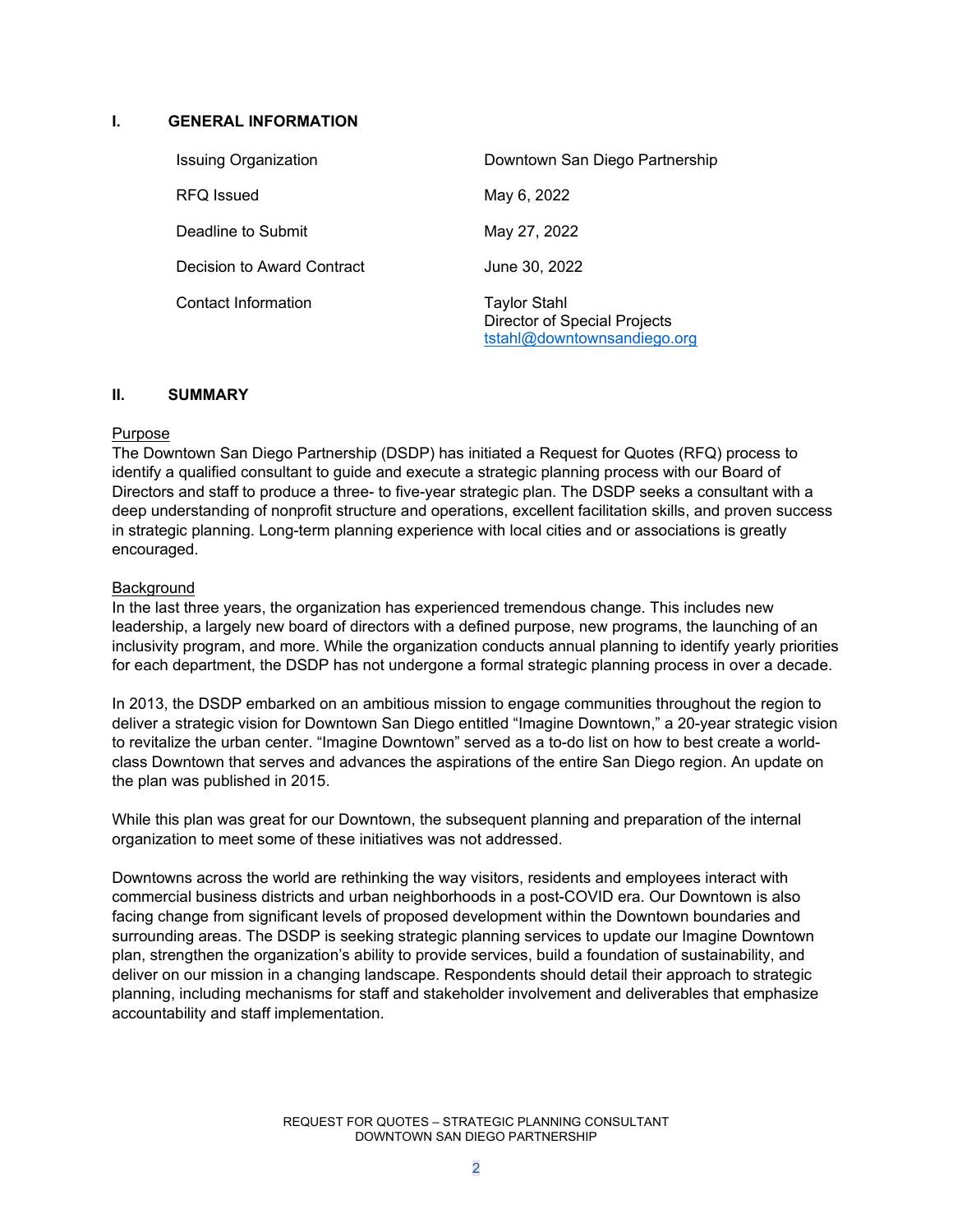#### About Us

The DSDP is a nonprofit organization that serves as the principal voice and driving force behind the economic prosperity and cultural vitality of Downtown San Diego through membership, advocacy, public services, and community investment. We are a member-based, 501(c)(6) nonprofit organization representing a variety of business sectors including real estate, technology, banking, developers, builders, engineers, architects, law, education, insurance, service providers, hospitality, and more.

The DSDP provides a public service on behalf of Downtown's neighborhoods as the managing organization for several special districts in Downtown, including the Clean & Safe program and the City Center Business Improvement District. The DSDP actively invests in the prosperity and vitality of Downtown through the management of several foundations that fund special projects and initiatives to benefit Downtown's neighborhoods, community, and public spaces. These entities include the Columbia Community Foundation, Public Spaces Foundation, and Downtown San Diego Partnership Foundation.

With its unique combination of roles in membership, advocacy and public services, the Downtown San Diego Partnership is a true champion for the Downtown market, able to represent the diversity of experiences, neighborhoods and industries that call Downtown home.

## Our Programs

**Downtown San Diego Partnership**: Members with the DSDP can count on unparalleled connections, resources and support at varying levels depending on their needs. Members of the DSDP are the leaders and organizations driving the future of prosperity and vitality in Downtown including elected officials, regional decision-makers, business leaders, industry professionals, Downtown advocates, and engaged residents. The DSDP provides a full calendar of public and member-exclusive events focused on professional development and networking. The DSDP uses a history of successful advocacy to secure policy and legislatives wins that advance the needs of its members, property owners, businesses and residents, and support initiatives and priorities that advance Downtown's economic prosperity and cultural vitality

**Clean & Safe Program**: Also referred to as the Downtown Property and Business Improvement District (PBID), the Clean & Safe program provides enhanced maintenance and safety services, additional beautification efforts, a best practice homelessness services program, and marketing above and beyond the services otherwise available through existing government entities. Clean & Safe services are funded through voter approved annual property assessments levied by the County of San Diego on Downtown property owners. That funding is then provided to the City of San Diego who then provides it to the Downtown Partnership for implementation. The Clean & Safe budget also receives additional support from grants and philanthropy.

**Commercial Enhancement Program**: The Commercial Enhancement Program is a special district within the Property and Business Improvement District (otherwise known as Clean & Safe). That special district levies an assessment on properties of more than 50,000 square feet of commercial leasable space in Downtown. That funding is used to deliver additional services and benefits to those properties, including additional maintenance, safety, and beautification services through the Clean & Safe program, as well as marketing to improve tenant attraction, tenant retention, and investment in Downtown.

**Downtown San Diego Partnership Foundation:** The Downtown San Diego Partnership Foundation was formed in 2001 to support the economic prosperity and cultural vitality of Downtown San Diego. The Foundation supports special projects and initiatives to benefit Downtown's neighborhoods, community, and public spaces. This includes funding in support of a homelessness services team committed to reducing Downtown homelessness through connections to appropriate interventions; enhanced maintenance, safety, and beautification services to meet additional needs in the East Village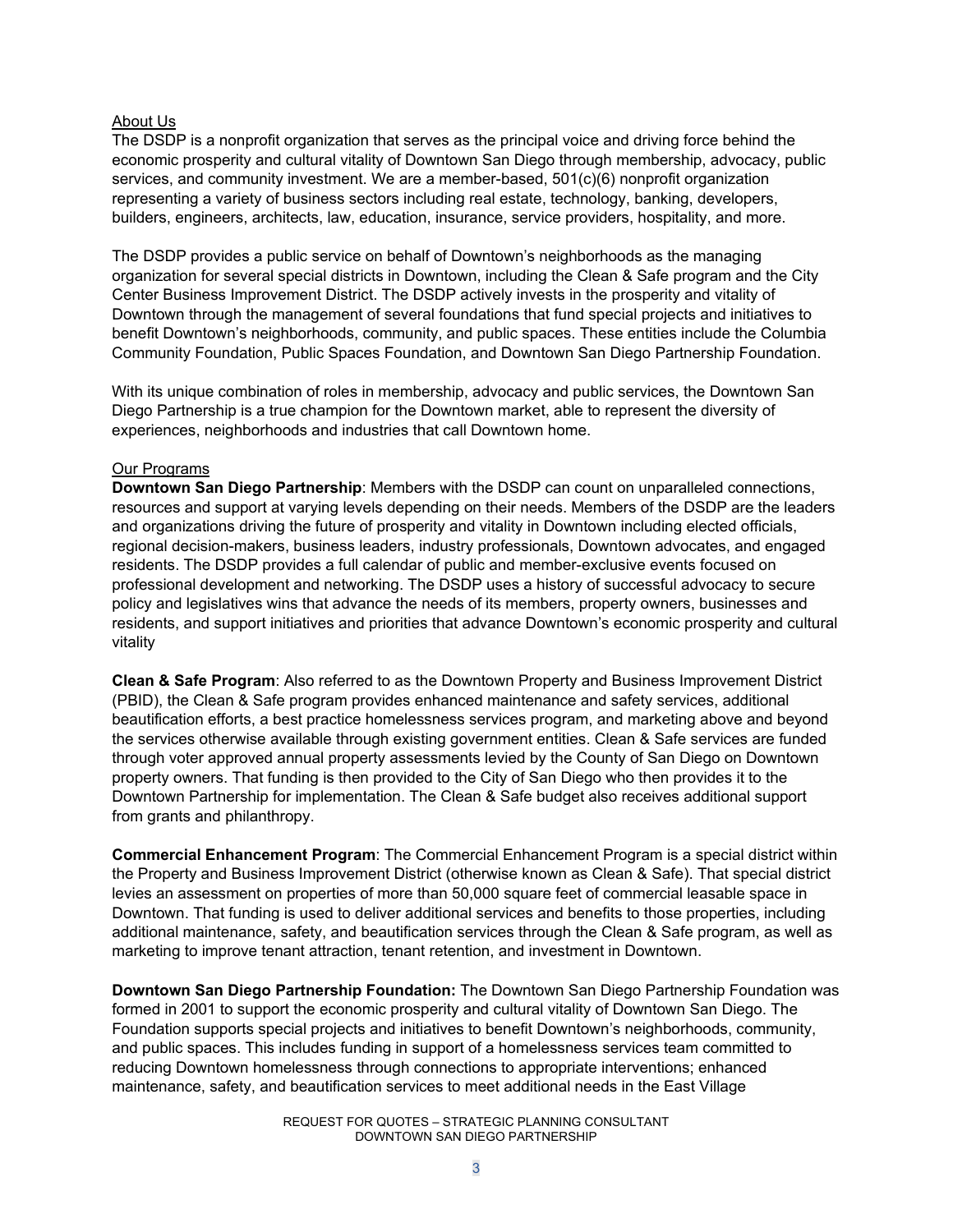neighborhood; management of mobility projects like creative crosswalks, pedestrian plazas, bike racks, etc.; and other creative initiatives to enhance and serve the area.

**Homeless Outreach Program:** The homelessness services team is committed to reducing Downtown homelessness through connections to appropriate interventions. The homelessness services team administers the successful Family Reunification Program which reconnects unhoused individuals with their loved ones as a diversion from homelessness through funding from the San Diego Housing Commission. The efforts of the homelessness services team have been recognized as best practices in intervention for those experiencing homelessness and for the difference they are making in the quality of life in Downtown neighborhoods.

**City Center Business Improvement District**: Additionally, the DSDP operates the City Center Business Improvement District. The mission of the City Center Business District is to invest in the vitality of the District by prioritizing economic development and marketing the success of our businesses. With over 900 businesses in the 53-block area of Downtown San Diego's core, the District provides the resources necessary to improve quality of life and create a vibrant destination for shopping, dining, nightlife, and tourism.

**Parks and Public Spaces Foundation:** The Downtown San Diego Public Spaces Foundation is committed to improving the quality of life in our urban community through activation, art, and beautification.

**Columbia Community Foundation:** The Columbia Community Foundation supports and promotes community improvement within the Columbia District neighborhood of Downtown San Diego through activities which contribute to the economic prosperity and cultural vitality of its community.

## **III. SCOPE OF WORK**

The DSDP seeks a consultant to guide and execute a strategic planning process and produce a three- to five-year strategic plan. The three- to five-year strategic plan is targeted to start in 2023. We expect that the work of this consultant will be completed by late 2022/early 2023.

The consultant with work with a Planning Committee made up of members of the Board of Directors and staff, while also engaging key stakeholder groups.

Some of the questions we want to address during the planning process are as follows:

- How has the guiding framework of the Imagine Downtown plan changed since it was last updated? What does this mean for the organization now?
- Positioning questions such as: Who are we? Who do we serve? What do we value as an organization? How can we best serve our constituents?
- What action steps will we take to continue to make progress in our mission to promote an economically prosperous and culturally vibrant Downtown?
- How can we make progress in promoting Downtown San Diego as a regional center for private sector commercial and residential development?
- How can we increase our value to our members?
- How can we build this organization to be sustainable?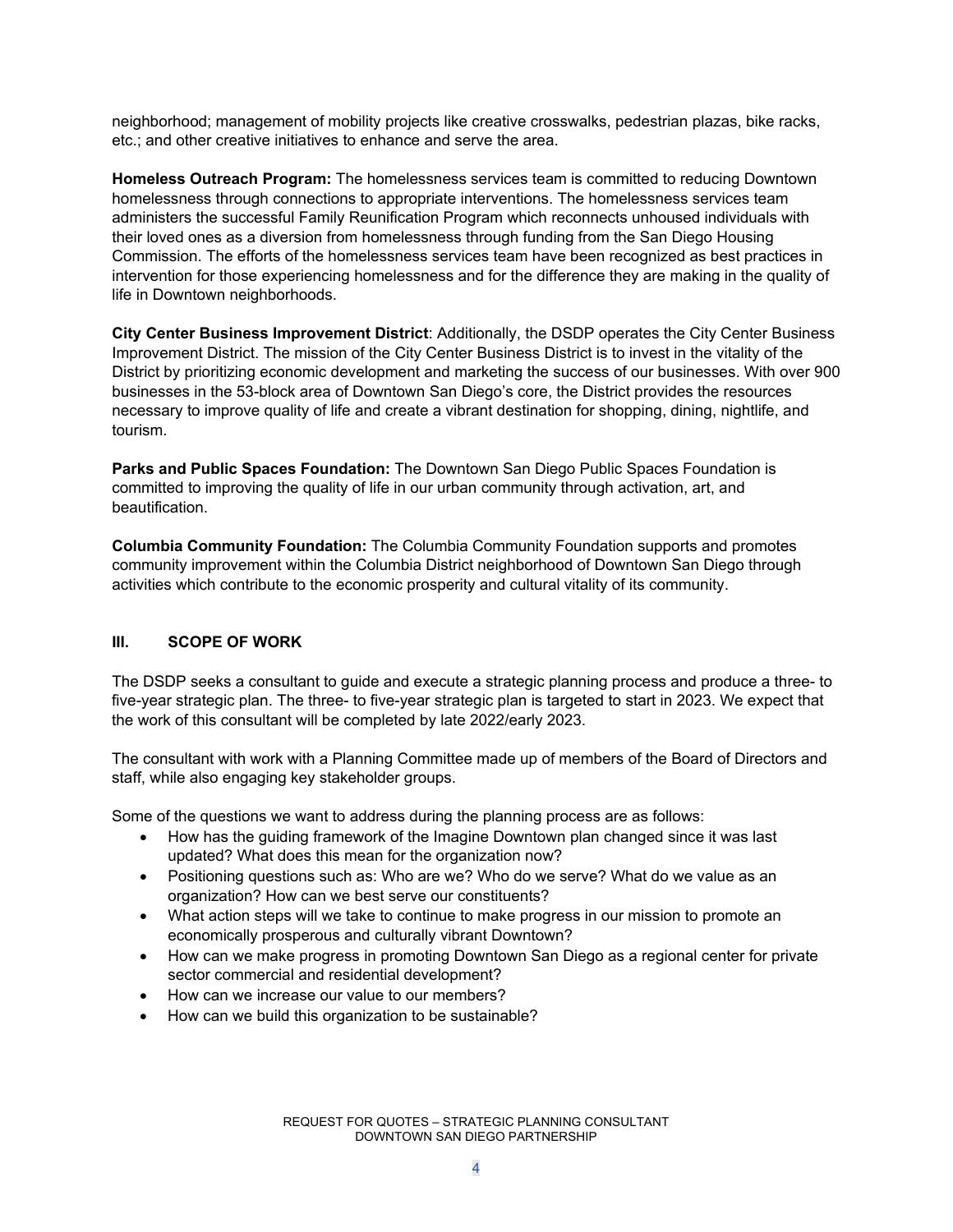## Activities

- a. Review the 2015 Imagine Downtown plan and understand what we believed about our downtown in 2015. Update that vision and determine what it means for our internal team to meet the new vision throughout the strategic planning process.
- b. Undertake a re-articulation of the mission and vision.
- c. A statement of community needs and goals.
- d. Conceptualize a more focused organization.
- e. Develop agreed upon frameworks, directions, and strategies for key issue areas.
- f. Identify financial resources and financial sustainability.
- g. Promote organization-wide collaboration for greater impact.
- h. Articulate approaches that would lead to tighter, more focused, and high-impact programs.
- i. Identify measurable objectives and programs that align with the community needs and goals.
- j. Determine organizational management and governance structures that will enable implementation of the plan.
- k. Ensure ongoing monitoring to measure plan progress and adjust based on changing conditions.

The plan should remain at a strategic level and provide clarity on general program directions and internal goals, while avoiding engagement with detailed work plans or program descriptions, which will be the work of staff and specific board governance group(s) during implementation.

#### Final Deliverables

A final strategic plan document should include the following in detail:

- a. Strategic areas of focus and priorities for the next three to five years.
- b. Goals and objectives to meet priorities.
- c. Services and programs (both current and new) that will support organizational goals, including partnerships with other organizations.
- d. Refreshed public-facing document that communicates our strategic vision for Downtown, including the Imagine Downtown guide.
- e. Necessary resources for staff to carry out programs.

## **IV. QUOTE SUBMISSION REQUIREMENTS**

#### Submission Requirements

- All submissions must be electronic, standard-size (8.5" x 11") pages.
- Quotes should include sections listed below but not exceed 8-10 pages total.
- Attachments and supporting documents can be included as needed.
- Faxed or mailed copies will not be accepted.
- Submissions will be kept on file.

#### Quote Format

Quotes must follow this format:

- a. Background & Experience
	- Description of your organization and experience doing this kind of work.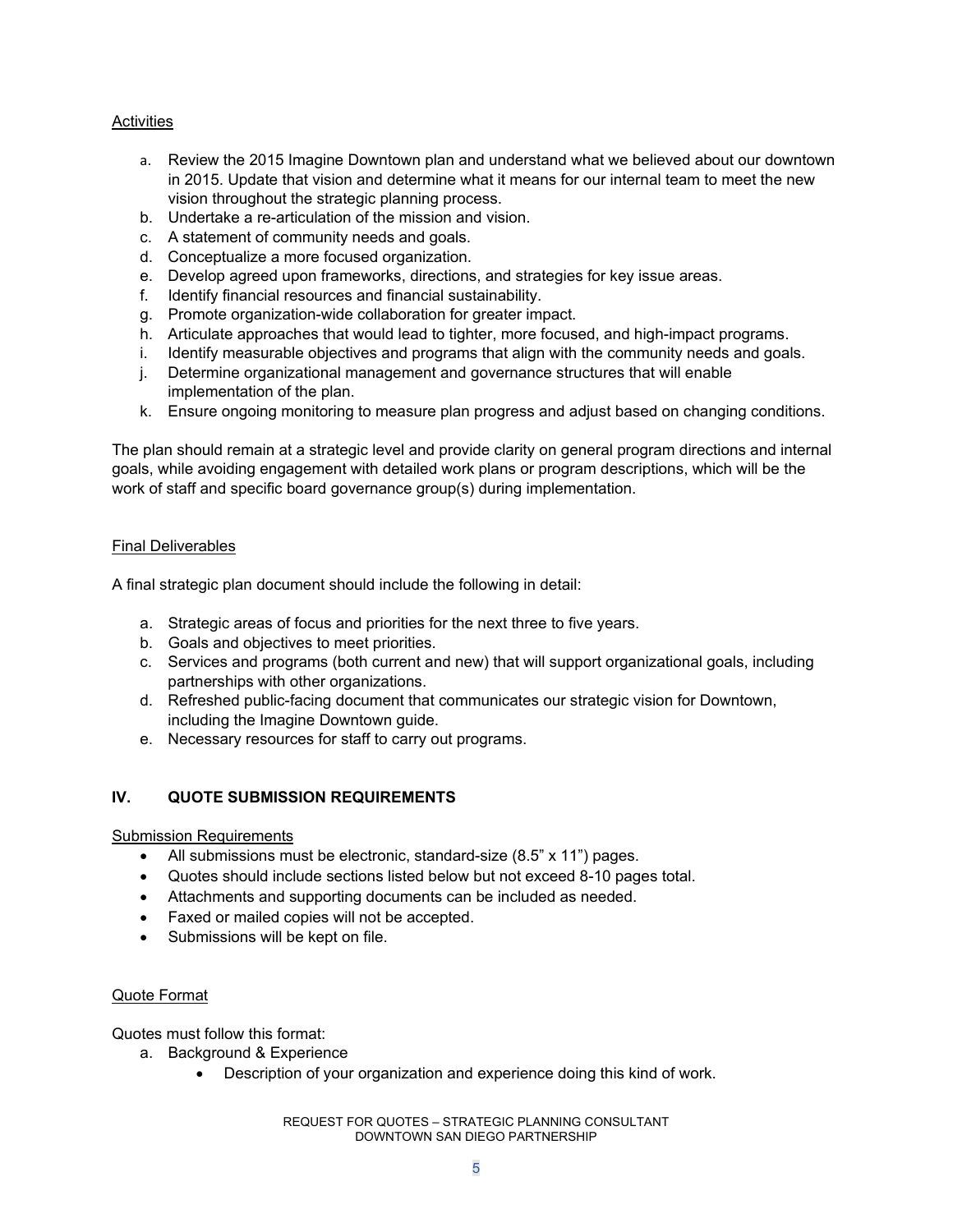- b. Summary
	- General description of the planning activities recommended: provide a brief statement of your understanding of the requested effort, including the conclusions.
- c. Methodology
	- Approach to partnership and team building. How would you build and maintain an engaged relationship with key stakeholders in the strategic planning process?
	- Creative methods for data gathering and information dissemination appropriate for a diverse organization.
	- Innovative ideas for an ongoing communications strategy that engages various constituencies and clarifies when and how people can participate.
	- Ideas or examples of how to present and promote the finalized plan.
- d. Workplan
	- Provide information about proposed activities that would involve key stakeholders.
	- Provide a timetable for completing the process within the timeframe, include project tasks, schedule, and deliverables.
- e. Budget
	- For each activity outlined in the work plan, please identify the expected hours of staff members and the total cost.
- f. Additional Information and Comments
	- Include any other information deemed important, but not specifically required elsewhere.
- g. References
	- Provide at least two references who can speak to your work.

| <b>RFQ Issued</b>                                       | May 6, 2022                   |
|---------------------------------------------------------|-------------------------------|
| Deadline for Questions                                  | May 18, 2022                  |
| Deadline to Submit                                      | May 27, 2022                  |
| Notice of Selection as Finalist/Interview<br>Scheduling | June 10, 2022                 |
| <b>Interviews with Finalists</b>                        | June 13, 2022 – June 24, 2022 |
| Decision to Award Contract                              | June 29, 2022                 |
| <b>Notification of Selection</b>                        | June 30, 2022                 |
| <b>Contract Awarded</b>                                 | July 1, 2022                  |

#### Timeline

#### Terms

- DSDP reserves the right to make changes to the RFQ timeline.
- DSDP will not reimburse costs of preparing the consultant Quotes.
- DSDP reserves the right to cancel the award of contract at any time before the execution of the contract by both parties. The responding consultants bear sole risk and responsibility for costs incurred in the preparation and delivery of the quote.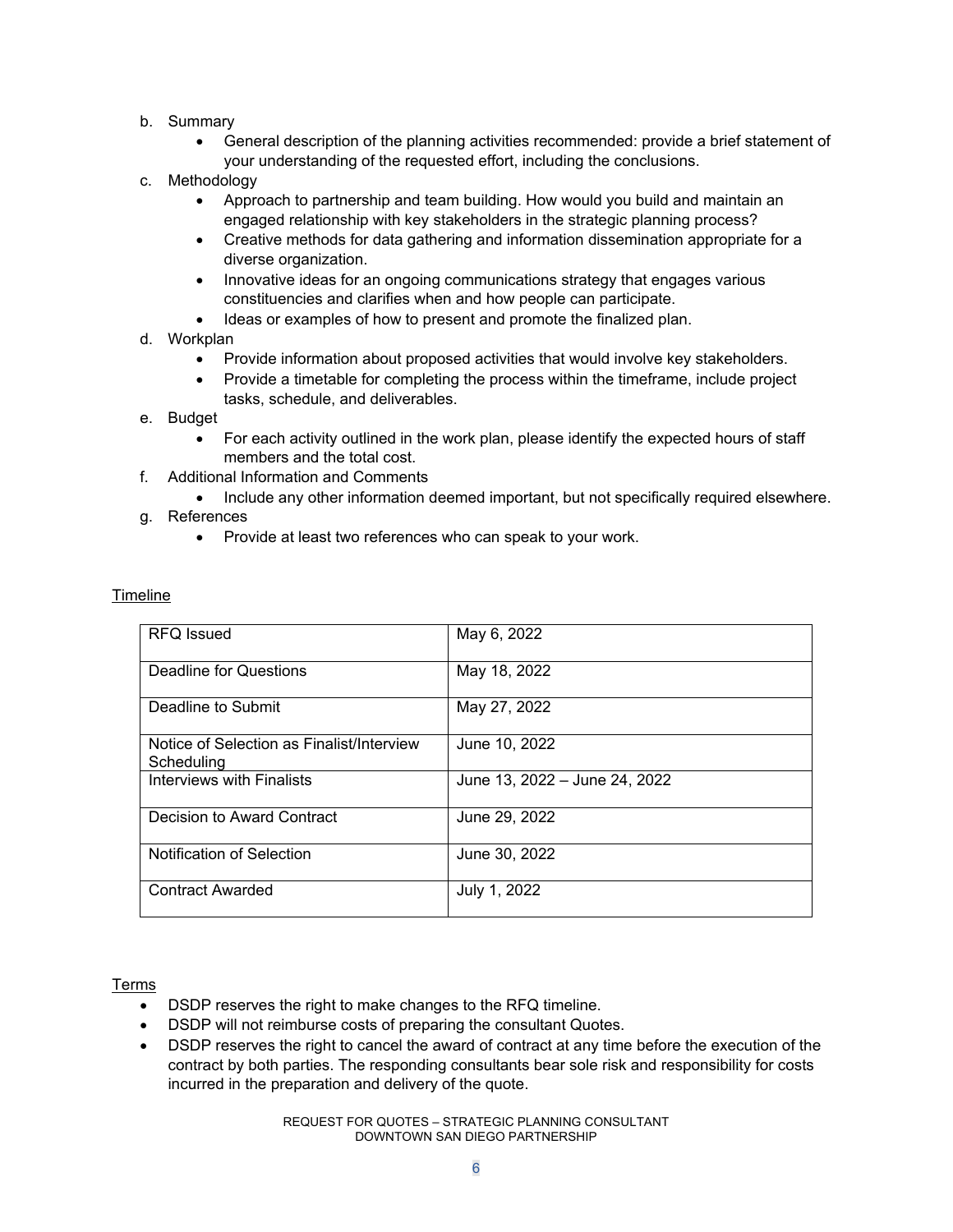- DSDP reserves the right to reject any or all responses to this RFQ.
- DSDP reserves the right to ask for clarification in the quote if the need arises.

## **V. SELECTION PROCESS**

A review panel of Board and staff leadership will review all quotes. In evaluating quotes, the price will not be the sole factor. The review panel may consider any factors it deems necessary and proper, including but not limited to price, quality of service, response to this request, experience, staffing, and general reputation.

## Evaluation Criteria

Quotes will be reviewed and evaluated based on the following criteria.

| Qualification                                         | <b>Points</b> |
|-------------------------------------------------------|---------------|
| <b>Professional Qualifications</b>                    | 25            |
| Past Involvement with Similar Projects and References | 20            |
| Project Approach and Work Plan                        | 40            |
| Fees                                                  | 15            |
| Total                                                 | 100           |

## Notification of Selection

After preliminary rating and ranking of quotes by the review panel, interviews may be scheduled with finalists. References may be contacted for all finalists.

The final recommendation of the RFQ review panel will be submitted for approval by the DSDP President & CEO. All applicants will receive written notification of the DSDP's decision regarding their quote, and an announcement of the applicant awarded the project will be posted on the DSDP website.

The DSDP reserves the right not to select an applicant for project implementation if, in its determination, no qualified applicant has applied or is sufficiently responsive to the service need.

If no quote is selected, the DSDP may elect to either not develop the service pending further analysis of alternatives to meet the expressed need or issue a new RFQ to attempt to expand the pool of potential respondents.